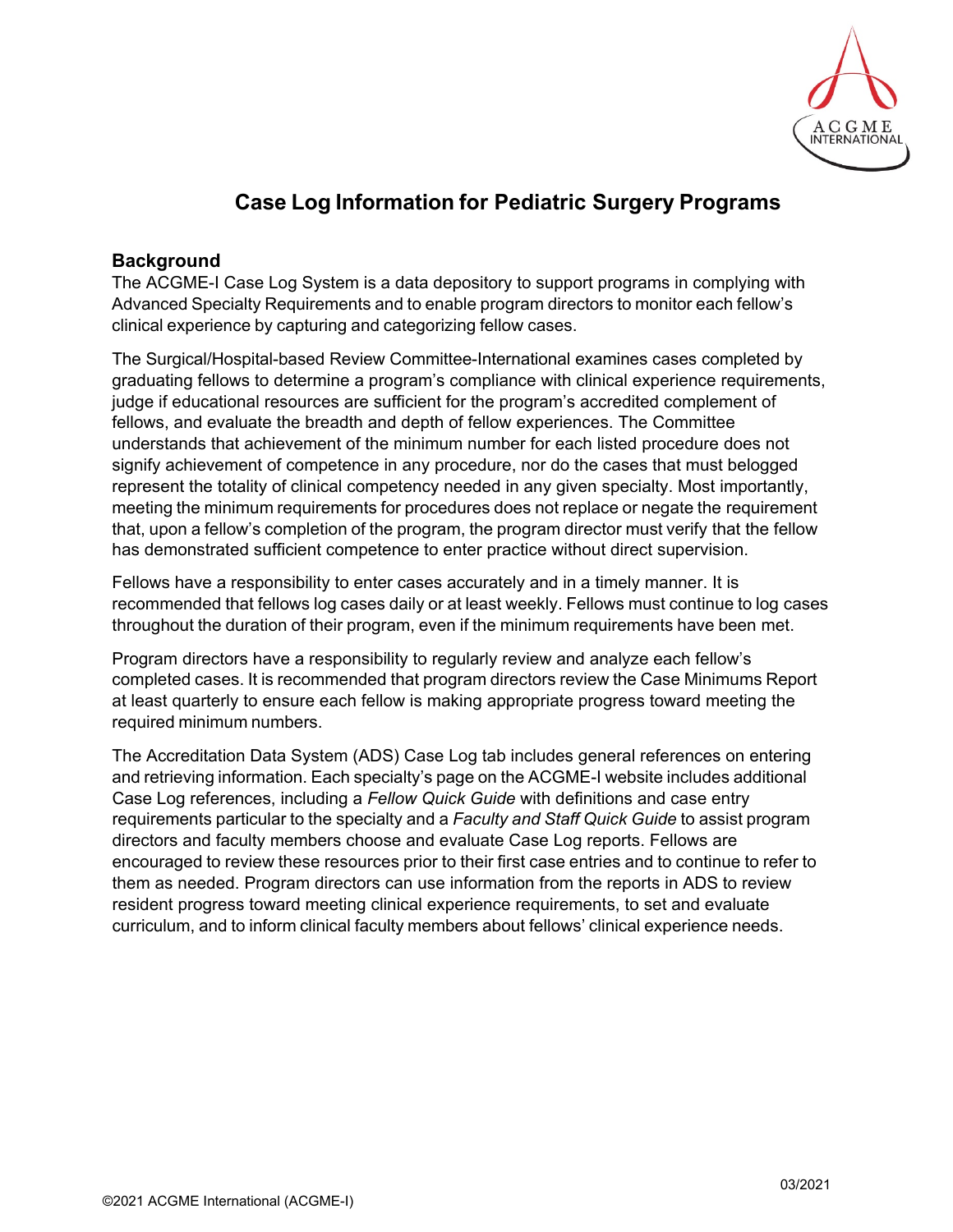# **FREQUENTLY ASKED QUESTIONS**

#### **1. Why are minimum numbers used?**

The Surgical/Hospital-based Review Committee-International determined that minimum numbers for key procedures would provide information on clinical resources without detracting from the latitude the program director must have to manage the clinicalcurriculum.

#### **2. How were case and procedure categories and minimum numbers identified?**

ACGME-I uses the same case and procedure categories and minimum numbers used in the United States. In the US, some specialties determined minimum case numbers after the specialty Review Committee analyzed national data for graduating fellows. Some specialties worked with their respective boards to determine case and procedural categories and minimum numbers.

The Review Committee-International felt that adhering to the same numbers as are used in the US provides a baseline to begin monitoring ACGME-I-accredited programs. Minimum numbers have been in place in the US for several years. In addition to the information obtained from block diagrams and ACGME-I Resident and Faculty Survey results, Case Logs for graduating fellows are recognized as one important data point for judging fellow clinical experience. The Review Committee-International will continue to monitor Case Log reports for graduating fellows to determine if the use of US minimum numbers will need modification for the international community.

**3. Are fellows required to enter cases according to Current Procedural Terminology (CPT) codes?**

No. CPT codes are not required when fellows are logging cases. The ACGME-I Case Log System uses descriptors to identify and log cases. The Review Committee-International will evaluate graduate fellow cases based on descriptions of the procedures, not the codes. If over time, fellows become familiar with the codes for frequently performed procedures, they can enter them; however, it is not necessary for accurate tracking.

**4. If the institution uses an electronic system to track cases, work hours, resident evaluations, etc., can the Case Log data from this system be uploaded into ADS?** No. At present there is no mechanism to electronically transfer cases from another system into ADS. The program director has ultimate responsibility to ensure that all data reported in ADS is accurate and complete and should encourage fellows to enter their case data daily in the Case Log System in ADS.

Note that if an institution's electronic system has the capability, it may be possible to import ADS Case Log data into that system. Contact technical support [\(ads@acgme.org\)](mailto:(ads@acgme.org) for assistance.

#### **5. Will fellows have access to their Case Logs after graduation?**

Yes. Fellows can access their Case Log reports after completion of the program to use for hospital credentialing. Fellows are not able to add cases after completing the program.